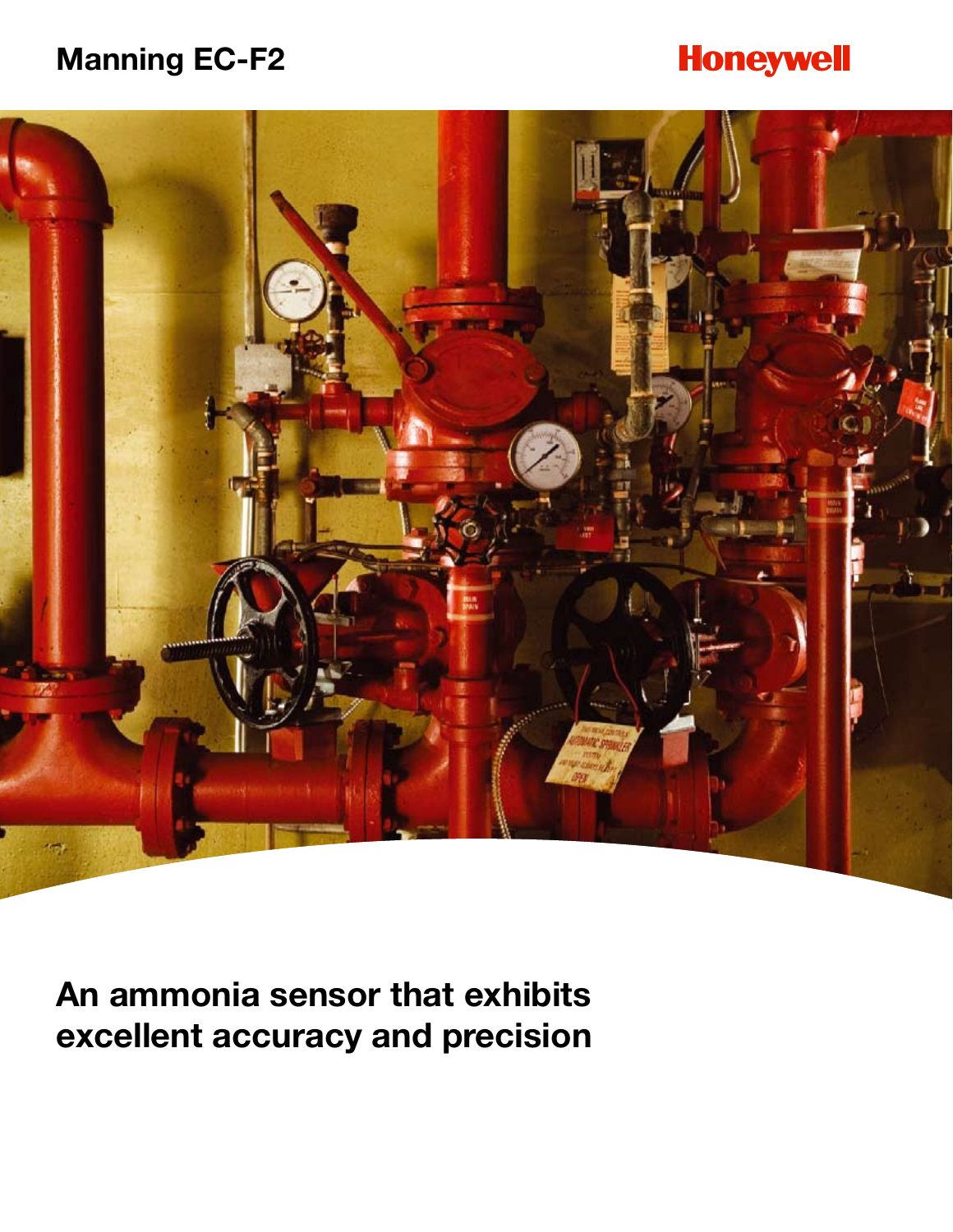# **Manning EC-F2 ammonia sensor**



## **Ammonia Specific**

• Immediate response to ammonia

## **User Friendly**

- No moving parts
- Factory calibrated
- Requires minimal adjustments after installation

### **Reliable**

- Highly resistant to EMI/RFI
- Available in three ranges
- Minor response to common interference gases
- Negligible response to extreme changes in relative humidity

## **ATMOSTM Technology**

- Allows for operation down to -50°F and in condensing humidity environments or during washdown
- Automatically adapts to its environment and provides accurate and reliable performance under the harshest conditions

## **Housing**

- NEMA 1 #16 gauge heavy-duty steel enclosure
- NEMA 4 available

**The Manning EC-F2 Sensor is a three-wire, 4/20 mA sensor for ammonia available in ranges of 0-100 ppm, 0-250 ppm, 0-500 ppm and 0-1,000 ppm.**

The Manning EC-P2 exhibits excellent accuracy and precision, with negligible response to common interference gases and dramatic changes in relative humidity. Reliable trip levels as low as 25 ppm can be expected with the 0- 100 ppm sensor. The unit exhibits extremely high reliability with no moving parts.

Monitoring equipment must be configured to indicate a fault if the signal is less than 1.5 mA. All signals over 20 mA must be considered a high gas concentration.

#### **Applications**

- • Meat, poultry, and fish processing facilities
- Dairy and ice cream plants,
- Wineries and breweries
- • Fruit juice, vegetable juice, and soft drink processing facilities
- Cold storage warehouses
- Other food processing facilities
- Seafood processing facilities aboard ships
- Petrochemical facilities.

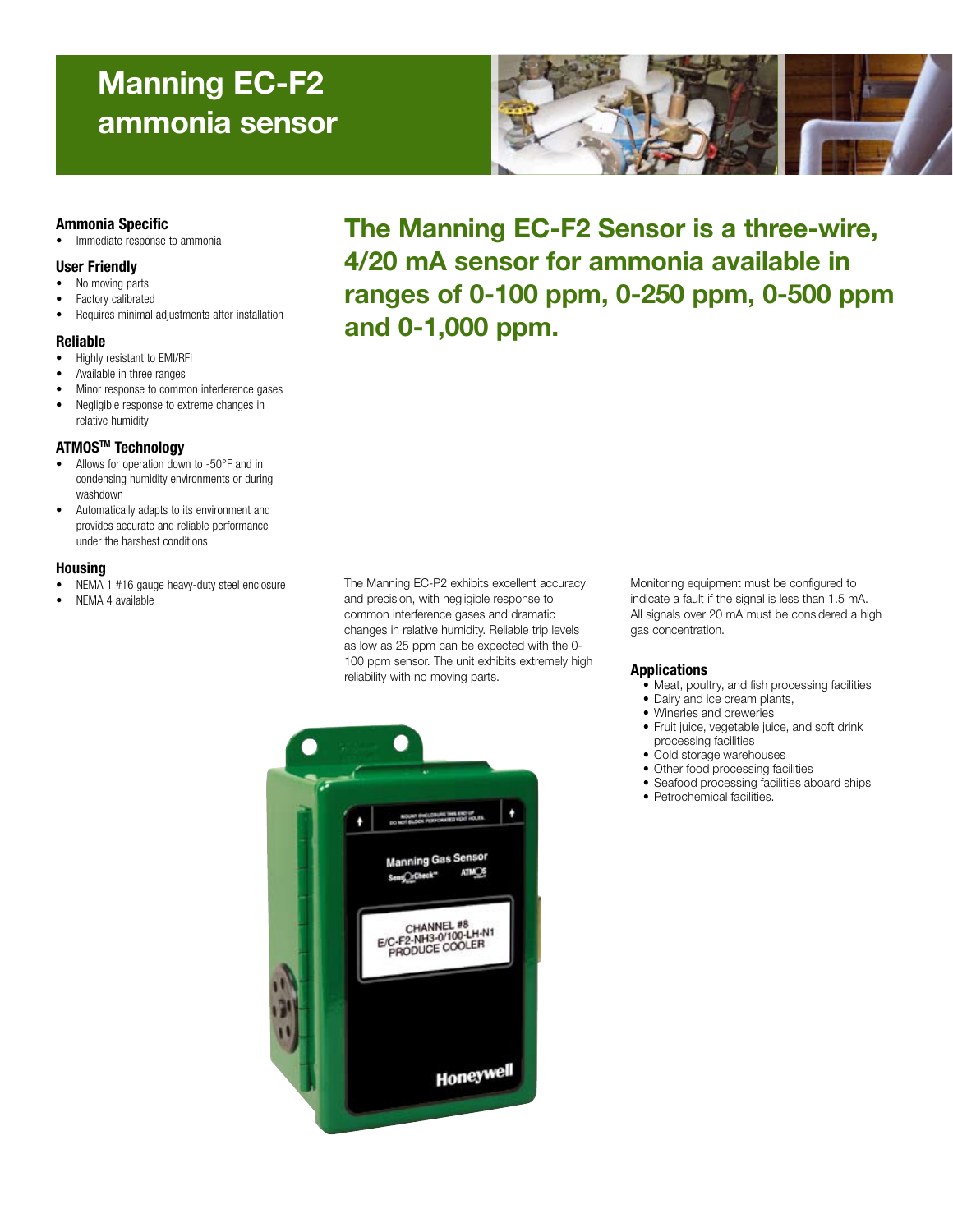# **Technical summary**



| <b>General Specification</b>  |                                                                                                                                                                                                                                                                                      |
|-------------------------------|--------------------------------------------------------------------------------------------------------------------------------------------------------------------------------------------------------------------------------------------------------------------------------------|
| <b>Use</b>                    | Simple and reliable "gas specific" system that is useful in detecting low ppm levels                                                                                                                                                                                                 |
| <b>Method</b>                 | Electrochemical (diffusion)                                                                                                                                                                                                                                                          |
| Ranges                        | 0-100 ppm (standard)<br>$0-250$ ppm<br>0-500 ppm<br>$0-1,000$ ppm                                                                                                                                                                                                                    |
| <b>Common Operation</b>       |                                                                                                                                                                                                                                                                                      |
| <b>Output</b>                 | Isolated 4/20 mA, 700 ohms max at 24 VDC                                                                                                                                                                                                                                             |
| <b>Accuracy</b>               | $\pm$ 5% generally, but limited by available calibration gas accuracy                                                                                                                                                                                                                |
| <b>Repeatability</b>          | $\pm$ 2% full scale                                                                                                                                                                                                                                                                  |
| <b>Operational</b>            |                                                                                                                                                                                                                                                                                      |
| <b>Humidity</b>               | 5-100% RH (condensing). ATMOS equipped® enviro-adaptive technology option required for condensing conditions or<br>refrigerated areas, and all outdoor applications.                                                                                                                 |
| <b>Temperatures</b>           | $-50^{\circ}$ F to +120° F (-46° C to 49° C) ATMOS equipped® enviro-adaptive technology option required for refrigerated areas<br>or outdoors                                                                                                                                        |
| <b>Common Module</b>          |                                                                                                                                                                                                                                                                                      |
| <b>Sensor Pressure Limits</b> | 0-10 PSIG                                                                                                                                                                                                                                                                            |
| <b>Power Source</b>           | 24 VDC, 0.5 amp max                                                                                                                                                                                                                                                                  |
| <b>Gas Sampling</b>           | Diffusion method is standard                                                                                                                                                                                                                                                         |
| Weight                        | 3 lbs. (1.4 kg)                                                                                                                                                                                                                                                                      |
| <b>Dimensions</b>             | 6 in. high x 4 in. wide x 3.5 in. deep (15.2 cm x 10.2 cm x 8.9 cm)                                                                                                                                                                                                                  |
| <b>Cable Recommendations</b>  | #18/3 shielded cable (Belden #8770 or equal), cable runs <1,500 ft. (457 m)                                                                                                                                                                                                          |
| <b>Enclosure</b>              | NEMA 1, gasketed, #16-gauge steel (standard). Stainless steel or explosion-proof designs, including modified enclosures<br>for low temperatures, ventilation ducts, etc., are available (contact Manning Systems). Note: The standard EC is for use in<br>non-classified areas only. |
| <b>Sensor Specifications</b>  |                                                                                                                                                                                                                                                                                      |
| <b>Sensor Pressure</b>        | Limits 0-10 PSIG                                                                                                                                                                                                                                                                     |
| <b>Response Time</b>          | $T50 = 10$ seconds<br>$T100 < 1$ second for concentration $> 1\%$ NH3                                                                                                                                                                                                                |
| Ranges                        | 0-100 ppm (standard)<br>0-250 ppm<br>0-500 ppm<br>0-1000 ppm                                                                                                                                                                                                                         |
| <b>Enclosure</b>              | NEMA 1, gasketed, #16 gauge steel (standard). Stainless steel or explosion-proof designs, including modified enclosures for<br>low temperatures, ventilation ducts, etc. are available.                                                                                              |
| Weight                        | 3 lbs.                                                                                                                                                                                                                                                                               |